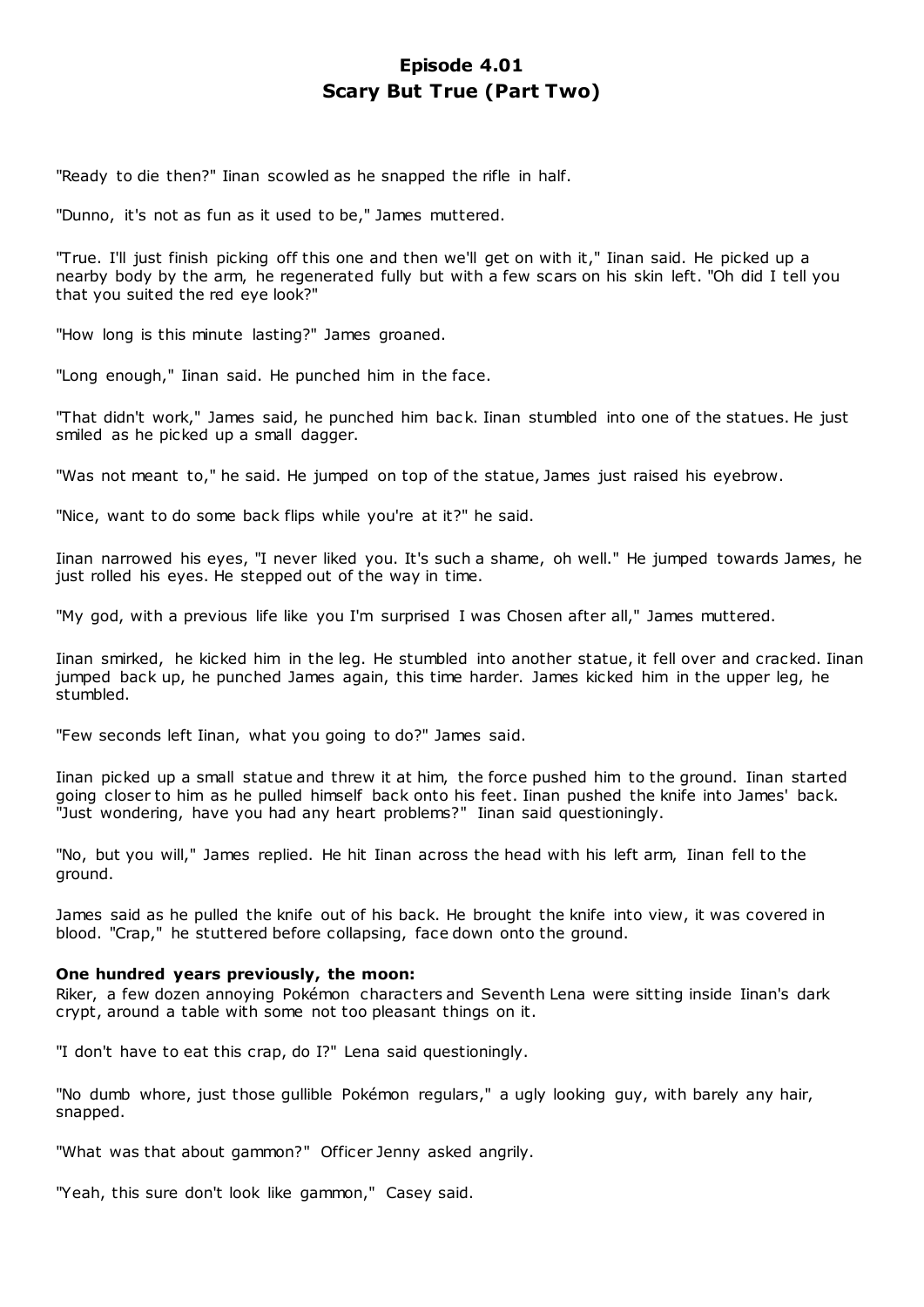"My plate looks like it has bone on it. I'd better get a picture of it," Todd said. He pulled out his camera.

"Feast my gullible twits, feast!" the ugly man commanded. The regulars did as they were told.

Riker stood next to the ugly man, "this is making me hungry."

Lena rolled her eyes, "can I kill him Damien?"

"No, I need him," the ugly man replied.

Lena pulled a face, "for what, the 'making people violently ill' plan?"

"No slave labour," Damien sniggered.

Lena stared at something behind him, "what, who's that?" Damien looked behind him but saw nothing. "That girl, who is she?"

"I don't see anyone," Damien said.

From Lena's point of view Faye was standing behind Damien, staring in horror.

#### **Sickbay, present day:**

Faye opened her eyes, she sat up. Doctor Jones turned towards her, "ah Miss O'Tani." He started scanning her, "how are you feeling now?"

"Weird, better a bit. What about Iinan?" Faye asked.

Doctor Jones looked uncomfortable, "fully regenerated I trust."

Faye glanced up at him with wide eyes, "Lena or Jessie?"

"Neither. It appears Iinan was only close to himself," Doctor Jones replied.

Faye gasped, "James? Crap, I should have known."

"Indeed," Doctor Jones muttered.

"Where is he?" Faye asked.

Doctor Jones raised his eyebrow, "I didn't know you two were friends. He's in the morgue."

"We're not friends really," Faye said quietly.

"I need to run a few tests on you first," Doctor Jones said.

"Fine," Faye said.

#### **About ten minutes earlier:**

Shony and two other of the aliens waddled into the crypt, they all gasped at the state of the room.

"You two, check them," Shony commanded.

The two aliens nervously made their way over to James and Iinan, who were still lying either unconscious or dead. "This one's been stabbed, sir," one said.

"Is he alive?" Shony asked.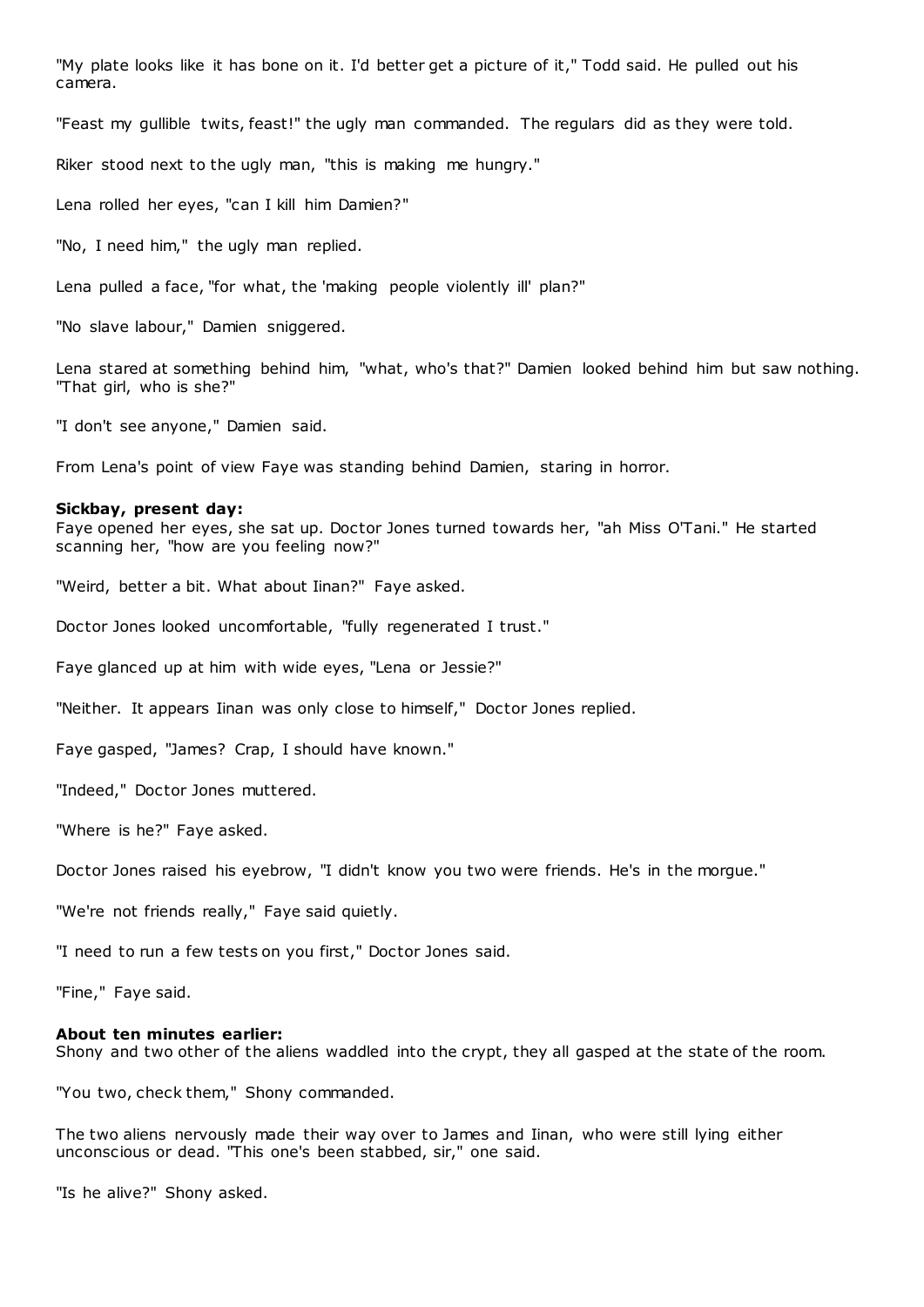The alien checked James' pulse, while the other one did the same with Iinan. "Yes sir," the first one replied.

"Dead this one," the second one said.

"Why did you check that one's pulse, if he's like that then he'll have no heart to generate a pulse," Shony muttered.

"Oh, oops," the second one stuttered.

"Never mind, take the alive one to the other one," Shony said. He turned back around and went back the way he came. The two remaining tried their best to drag James along with them.

"God, humans are heavy," the first one said.

Eventually the two aliens caught up with Shony. He was standing nearby Craig, who was tied to the wall. "Can you guys let me go now?" he asked.

"We will when we figure out how," Shony said as the other two used some devices on James.

"We've treated him sir," the second one said.

"Good," Shony said.

James woke up, he looked up from where he was. "Uh, what happened?"

"We found you and treated you. Do not worry, you still managed to fend off this Iinan person," Shony replied.

"You did, great, but my hands are turning blue, probably," Craig said.

James got onto his feet, he glanced over at Craig. "So this is where you've been hiding. What happened to you?"

Craig looked down at himself, he had ripped clothes with blood on them. "I got tortured by Iinan, luckily Shony treated me. I guess Iinan hates me cos I'm dating Lena, or Makia whatever."

"So Iinan and I hate you for the same reason," James said.

"Aw, is that the only reason?" Craig asked cheekily.

James thought about it, "nope, not even close."

"Great, get me out of these restraints," Craig said.

Another alien waddled into the room, "sir, humans and the planet's natives have landed here."

Shony sighed, "this'll be interesting. You two go back and hide Iinan's body."

"Yes sir," the two aliens groaned. They waddled off. James ripped the ropes that were holding Craig to the wall. He stepped away looking happy.

"Finally, I really hate this place," he said.

The two aliens ran back into the room. "Iinan's gone, so has the human girl."

"Lena?" Craig stuttered.

"I'll check it out, you stay here," James said. He headed down the corridor.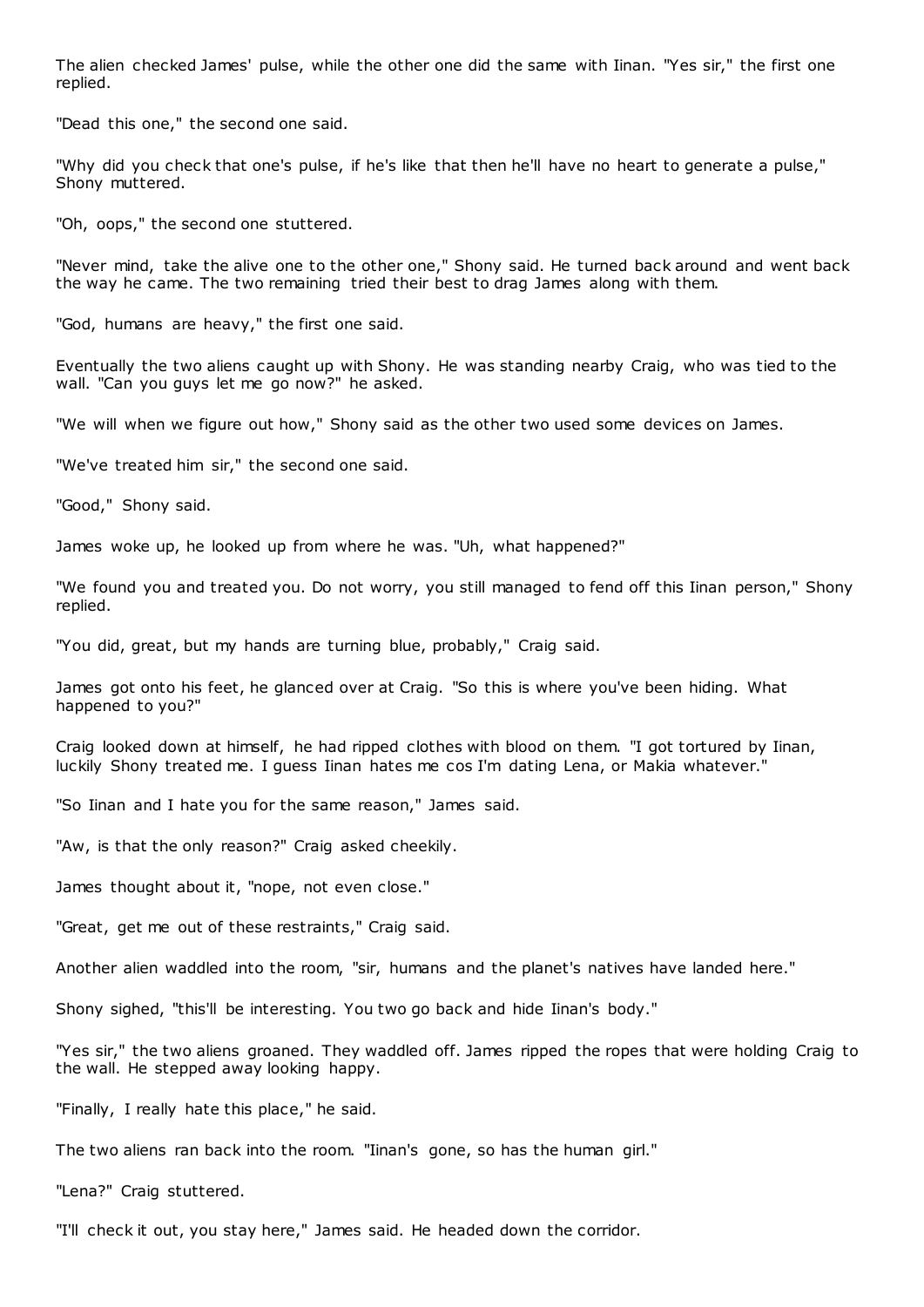Craig groaned, "we're the same bloody rank."

#### **Present time, Sickbay:**

Doctor Jones injected a hypospray into Jessie's neck. She woke up but saw Doctor Jones first, she screamed and so did he. Everyone conscious looked at the two of them. "My goodness, you gave me heart failure. Well you would have if I had a heart," Doctor Jones sighed. Jessie stared at him with the widest eyes possible, "you heart failure! What about me?" Jodie rushed over to the biobed and pushed Doctor Jones out of the way. "Jess, you feeling ok now?" "No, I'm still recovering from a heart attack," Jessie replied. "But you died cos someone strangled you," Jodie said. "I died? Oh great," Jessie muttered. "Yeah for a little while. Scary bald man helped revive you," Jodie said. "Wait, what time is it? Is Iinan dead or not?" Jessie asked in a stuttery voice. Jodie glanced behind her for some help, she glanced back at Jessie. "Um, I have no watch and Iinan, well I'm not sure I need the time." Jessie finally blinked after staring blankly at her sister, then grabbed her wrist. "This is a watch, Jodie." Jodie looked down at her arm, "um, no it isn't, it's a bracelet." "Look if Iinan's regenerated and Lena's dead, just tell me," Jessie said. "Ok, that's true," Jodie said. Lena woke up on the neighbouring biobed. "Sickbay, good, that was all a dream." Jessie glanced at Jodie with a raised eyebrow, "she seems fine without that heart." "Well what do you know, I was lying," Jodie stuttered. "Ok what's going on?" Jessie asked. Doctor Jones sighed, "I may as well tell the two of you at the same time." Lena glanced at Jessie, "we're both alive, what's the prob?" "Iinan didn't want either of you," Doctor Jones replied. "Then who?" Jessie asked. Jodie glared at Doctor Jones, she whispered, "what are you doing. Jessie can be evil witch, remember." "Hey, what's going on!" Jessie snapped making the two in the know jump a mile. "It's starting," Jodie stuttered. "I think she'll notice that her husband isn't around, Miss Harris!" Doctor Jones snapped back.

"What!" Jessie and Lena both yelled.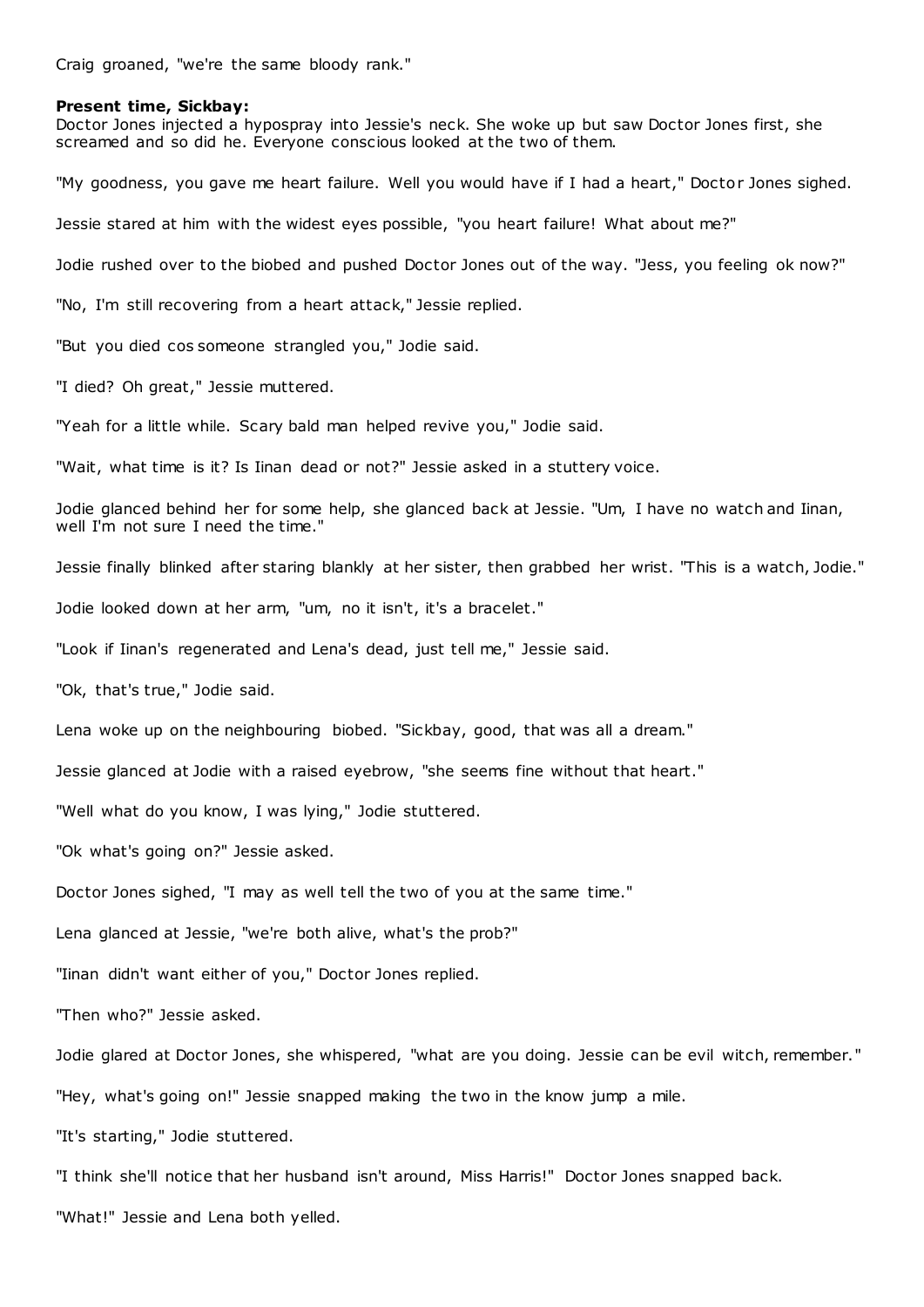"Ouch," Jodie moaned while covering her left ear.

"Oops," Doctor Jones muttered.

"James is dead?" Lena said angrily.

"Yes, I'm sorry. Um, should we put up forcefields anytime soon?" Doctor Jones replied, glancing at Jodie.

Lena growled at the pair, she pushed Jodie out of the way and left the room. "She doesn't turn evil does she?" Jodie asked nervously.

"Where is he?" Jessie asked quietly.

"Morgue, we can beam straight there. Can't have you on your own, can we?" Doctor Jones stuttered in response. Jodie fiddled with the nearby console.

Doctor Jones and Jessie rematerialised in the morgue. Doctor Jones took a cover off the only body there. Jessie sighed, "that's not him."

Doctor Jones looked really puzzled, "yes it is."

Jessie groaned, "he hasn't even got that Chosen Slayer mark on his shoulder. Besides from that I can tell the difference between James and Iinan."

"But Iinan was supposed to decompose again after dying, are you sure?" Doctor Jones said questioningly.

"I'm not in denial, it's Iinan," Jessie snapped.

"If that's the case, where is James?" Doctor Jones muttered.

### **Voyager's Bridge:**

"Captain, you're not going to believe this," Chakotay said.

"For crying out loud, I don't care. It can't get any worse," Kathryn cried.

"Are you sure about that, ma'am?" Ian murmured from tactical.

"What?" Kathryn snapped.

"The Pegasus is paying us a visit," Chakotay said.

"And they're hailing," Harry said.

"Hang on, can't let him see me like this," Kathryn muttered. She wiped her face with a brown hanky, obviously it's got some coffee on. "Ok, onscreen."

Damien, Seventh Lena and Riker appeared on the viewscreen. "Ah Janeway, nice to see you again," Damien said.

Ian sniggered, "what ponce head is he possessing now?"

Damien groaned, "ugh I hate this body ok, happy? Do you have any idea why he sounds like a woman most of the time?"

Tom's eyes widened, "he's a girl?"

"May as well be," Damien muttered.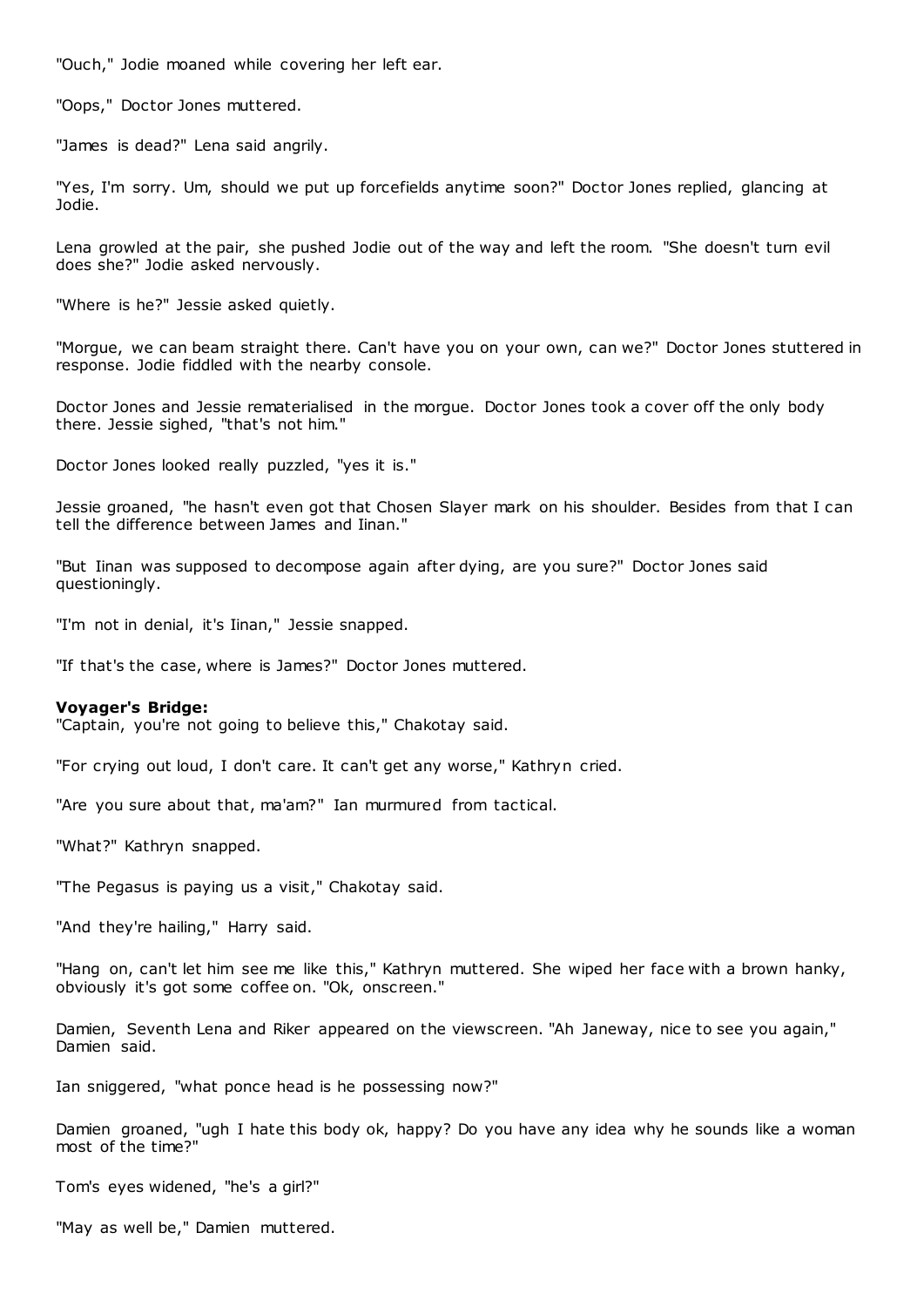"Tom, Enterprise needs someone in charge," Chakotay muttered.

"Oh yeah," Tom laughed, he ran off the bridge.

"What are you doing here Damien?" Kathryn asked.

"I'd ask you the same thing, but I know the answer. You do need a wormhole to get here," Damien replied.

"You didn't answer my question. Is this a social call?" Kathryn asked.

"Yes, but not for you. I just wanted to catch up," Damien replied.

Seventh Lena smiled, "so which unlucky sod was Iinan's 'soulmate' anyway?"

"Shh, they're not supposed to know," Damien whispered.

Kathryn glared at the viewscreen, "you were the ones who helped him."

"Yes why not, we have similar ambitions," Damien said.

"Ok, this ends right now. Four complete seasons, and nearly nine years of you is just quite enough. Mr Richards, blow up his ship," Kathryn commanded.

Chakotay rolled his eyes, "delay that." He put his hand on Kathryn's arm. "Kathryn, he'll just come back in somebody else. It's not going to bring him back."

"So it was a he, we're getting there," Damien said.

Riker looked scared, "was she trying to kill us?"

"Trying, I'm going to. Damien will come back, but at least we'll get rid of him for a little while," Kathryn growled.

"Now, now Kath, let's be reasonable. Do you really want to become Evil Captain, and kill all these helpless idiots for no reason?" Damien said questioningly.

"The Evil Anybody thing's getting old fast," Harry muttered.

"Yeah sure, it's only old when someone else uses it. Now will you excuse us," Damien said. The viewscreen changed back to normal.

"They're heading for the moon," Harry said.

"What should we do?" Chakotay asked.

"Coffee," Kathryn muttered. She headed for her Ready Room.

"I should have known she'd say that," Chakotay muttered.

### **The planet:**

Kiara was lying on a tatty old bed behind some bars. Lena burst into the room, when she did Kiara sat up and smiled sweetly. "Hi mommy."

"Don't call me that, what did you do?" Lena said.

"I just killed a few people, that's all," Kiara replied.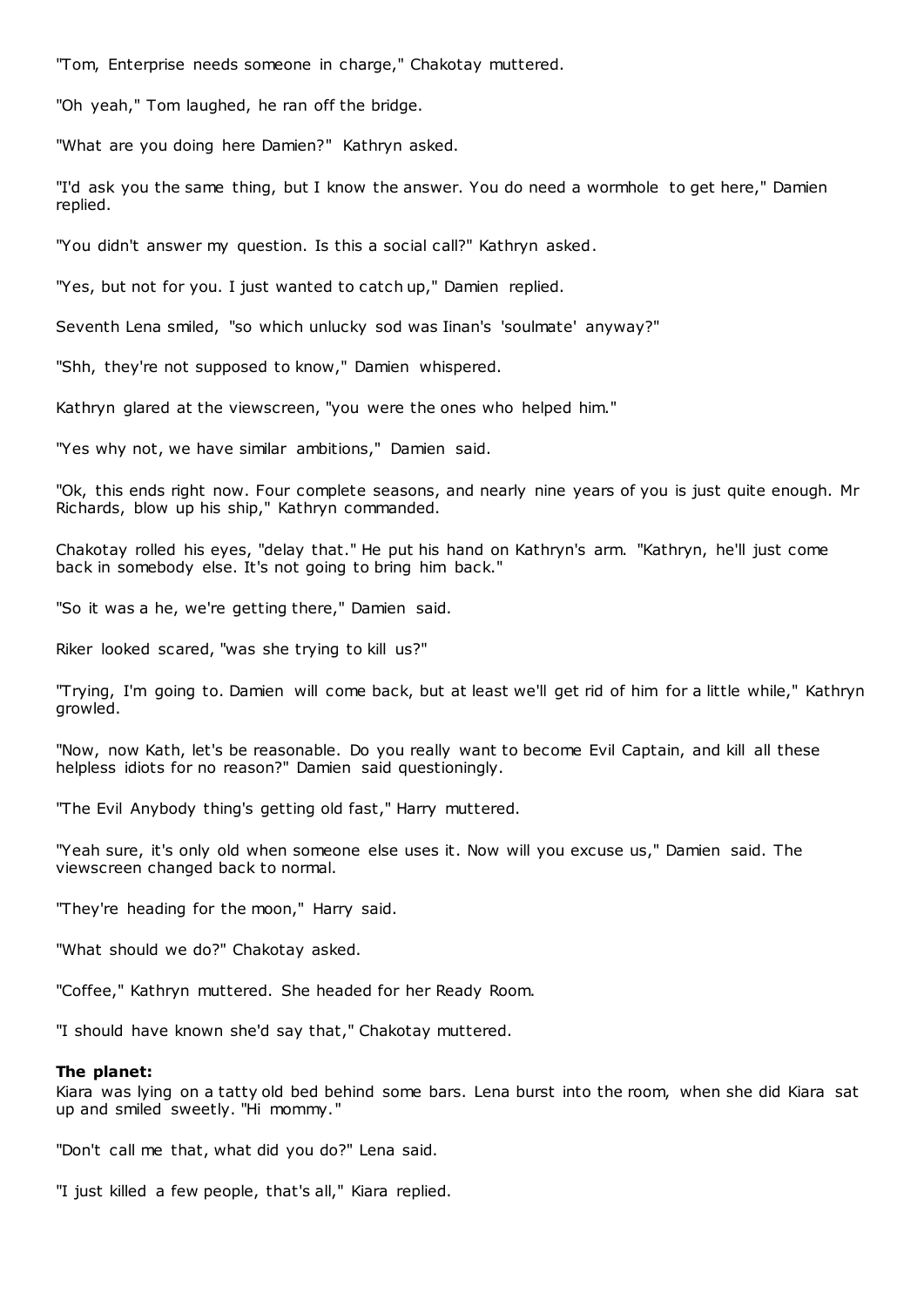"What about James? And why, oh god, why are you suddenly killing, it doesn't make any sense," Lena said.

Kiara smiled as she stood up, she stood near the bars. "James, I killed him too. Well kinda. Iinan did but I wanna take the blame. Secondly, I've always been this bad, don't you know?"

"No, I didn't know," Lena muttered.

"Shhh, listen," Kiara whispered.

"To what?" Lena asked.

"Shhhh, you'll never get it this way," Kiara giggled.

Lena narrowed her eyes, "you, where is she?"

Kiara laughed, "I don't know."

Lena put her hand through the gap in the bars and grabbed her arm, "where is she, and I may break you out!"

"No you won't, I helped Iinan kill your big brother. You don't want to let me out," Kiara said.

"Fine, find her myself," Lena grumbled. She turned towards the door.

"Good luck finding her alive," Kiara said as Lena went through the door.

#### **Meanwhile, the Pegasus C:**

Another Kiara stared at what was in front of her in pure horror. On the other side of the forcefield Damien was dancing.

"How could you like that body?" Kiara muttered.

"I don't, but it's good torture for you," Damien said. He was about to sing when Seventh Lena walked in, being followed by Riker.

"We've landed, it doesn't look good," Lena said.

"Ha, looks like my uncle and mum were too tough for Iinan," Kiara laughed.

Damien tried to ignore her, "why doesn't it look good?"

"Iinan was Majian, there is no Majian life signs, only two humans and a few unknown ones," Lena replied.

"Only two?" Kiara stuttered.

"Plus the other Kiara's in a prison," Lena said.

Kiara gasped in horror, "there's another me? Why, how?"

Lena rolled her eyes, "there was always another you, Seventh Kiara. Remember you pretended to be her once, right?"

"Right," Damien said.

"But what could Seventh Dimension version of me do?" Kiara asked.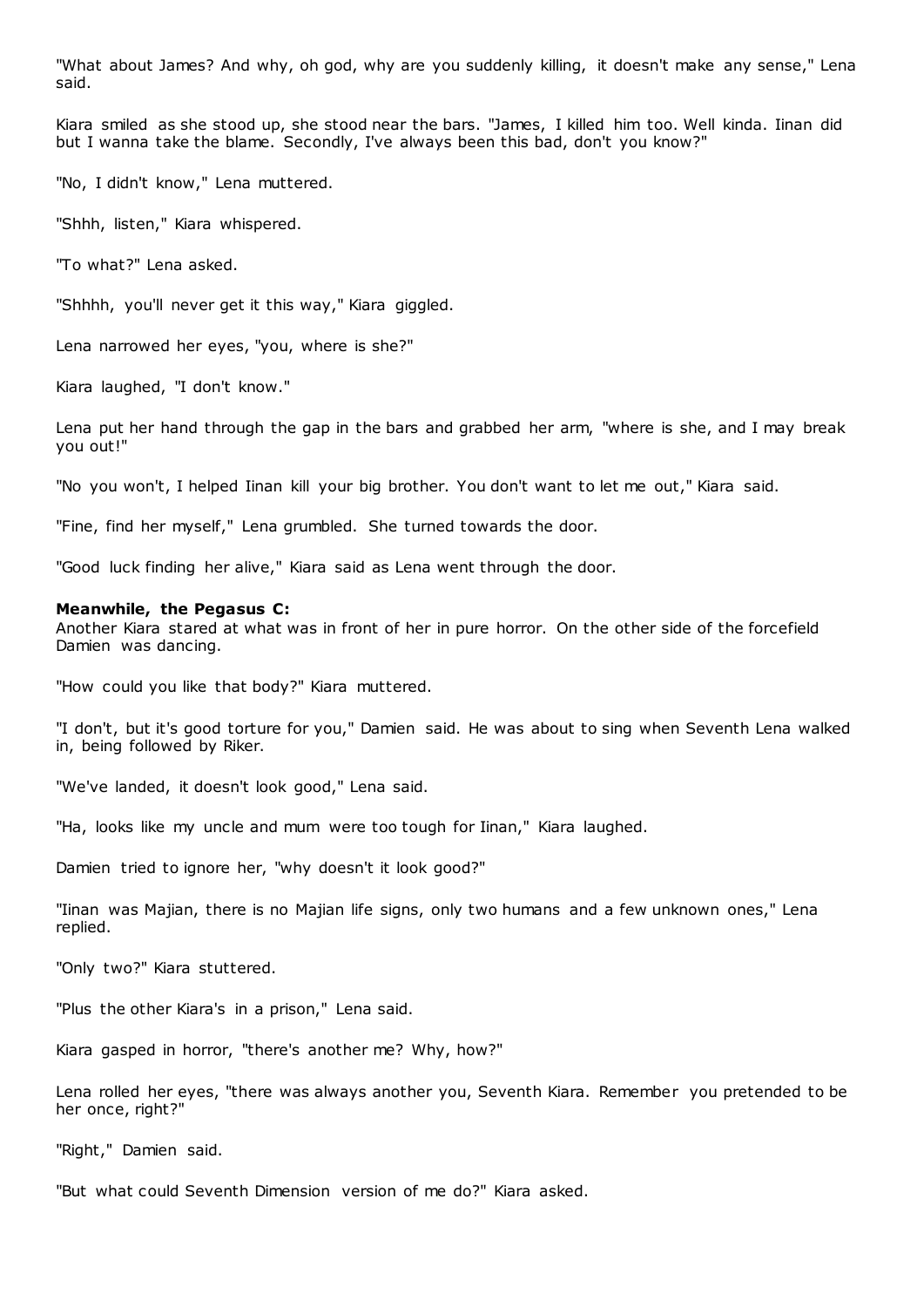"Easy, you're the stroppy innocent little daughter of the Enterprise Captain. No one would suspect that you'd be collecting organs from 'innocent' Pokémon regulars' reincarnations," Lena replied.

Kiara used her inherited Janeway deathglare, "let me get this straight, everyone on my ship think I'm a brutal murderer, on Iinan's side."

"Yep, so fun isn't it?" Damien said.

"We'll just get her out of there, we can have more fun with her," Lena said.

"Great, you handle that. Riker and I will check out the moon. There's got to be a good explanation," Iinan said.

"There is, Iinan's lost again," Kiara said.

Damien sniggered, "sure he would have if we used the 'good old' original curse thing."

"What's that supposed to mean?" Kiara asked.

"Why would we tell you that?" Lena replied. The three left the room.

#### **Enterprise, the Conference Room:**

Some of the remaining main cast, and a few regulars, were at the very large table.

"Well I must say I'm very relieved. I guess there had to be one good thing about my son marrying you," Kathryn said.

Jessie glared at her in the most menacing way possible, "bitch."

"Bitch," a strange voice squawked. Everyone looked around for the source, they then spotted a parrot sitting in a cage near the window.

"A parrot really?" Tom said.

"Yes well, he was funny so it cheered me up. Oh I taught it to say coffee," Kathryn said.

"I hate this bird already," Jodie muttered.

Doctor Jones appeared on the screen on the side panel. "I demand to know who's stolen my mobile emitter!"

Everyone glanced back at the parrot. "Ah, makes sense now," Harry said.

"Coffee sucks," the parrot squawked. Kathryn gasped.

"I like this bird," Jodie said.

In: "Paris to Conference Room, the Lillyia's returning."

"I didn't know it had gone," Tom commented.

"It's been gone a while, the Enterprise bridge crew can leave to deal with that," Kathryn said. Tom, Jessie and Triah got up and left the room.

"Down to business then, right Kathryn?" Chakotay said.

"Yes. Has anyone had any luck in finding Lena's shuttle?" Kathryn asked.

"She had a shuttle!?" Harry stuttered in surprise, he looked rather embarrassed.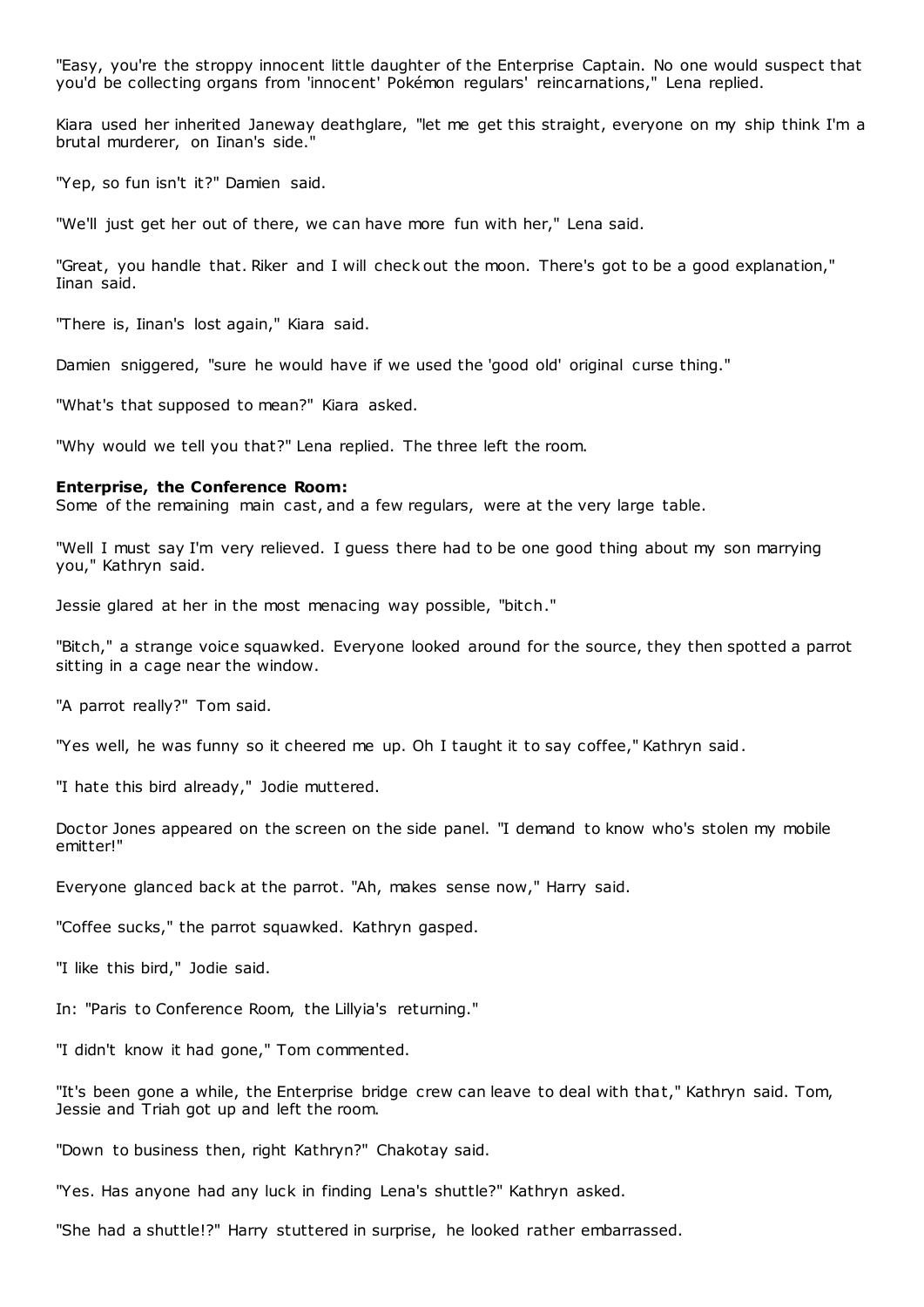"I take that as a no, get busy," Kathryn ordered. Harry quickly got up and left.

"Three more things. Craig's missing still, and so is James. Secondly, Kiara is in prison," Kathryn said.

Yasmin rolled her eyes, "she has to copy off everybody." Everyone glanced at her looking worried. "I haven't killed anyone, yeesh. Actually Kiara didn't either. When someone got killed she was in class actually taking notes.

"Framed, I knew it," Chakotay said.

"Well obviously. Any theories?" Kathryn said questioningly.

"One, someone who looks like Kiara did it. Two, Seventh Lena brought along her Seventh Dimension daughter," Chakotay said.

"No, she was a child when we last saw her. I doubt she would have aged fast like our Kiara did," Kathryn said.

"Think about it for a second. Damien collected his crew from other dimensions and brainwashed them to act like the original Seventh Voyager crew. He probably got Kiara from a similar dimension to ours," B'Elanna said.

"Ok, if this silly idea is actually right then where is our Kiara?" Jodie asked.

Everyone else glanced around at the nearest person. "Well, good question," Chakotay muttered.

### **The Enterprise Bridge:**

Lilly was on the viewscreen, she was inside her own Ready Room. "We did find something but we had no idea how long we would have been gone if we left the area. Luckily those two watcher guys knew where to look anyway."

"I don't get it, what did they find?" Tom asked.

Lilly shrugged, "well believe it or not, another Slayer."

"Another one?" everyone said in unison.

"Yep, another Natural. According to her she's ran into Voyager before," Lilly said.

Jessie stepped away from her station, "ohno, it's not who I think it is, is it?"

Tom looked confused, "who?"

"She's called Zare, if you're wondering," Lilly said.

Jessie groaned, "great, bring a crazy girl into a crazy situation."

"Oh that girl who went to the nut house, I remember," Tom said.

"Good for you, cos I don't," Triah muttered.

"Long time ago," Tom said.

"She didn't seem that crazy to me," Lilly said.

"Well it has been seven years," Jessie said.

Lilly sighed, "oh well, do you still need this Slayer?"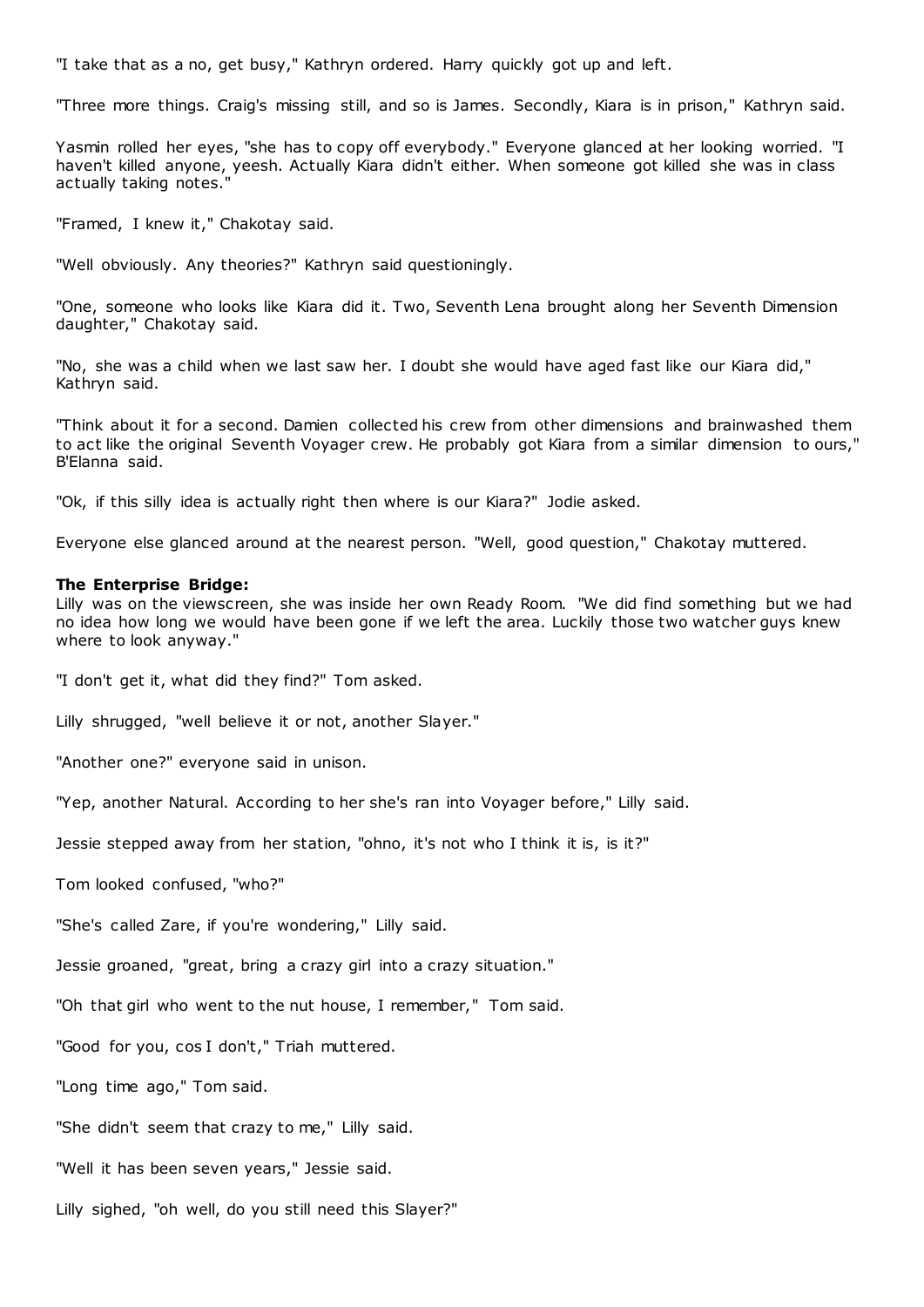"Yeah we do if Slayers can smell fellow Slayers to help find them," Tom said sarcastically.

"I don't think so," Lilly muttered.

"But we do need you though. We think Lena's on the planet, and well humans aren't allowed there now. You could go down with Emma and Faye," Tom said.

"Problem with that, we're all half human," Lilly said.

"And all three look human," Jessie added on.

"Have you got a better idea?" Tom asked angrily.

"Yes, they didn't say anything about the moon and there's a good chance she's there too. I say we go there," Jessie replied.

Tom looked at the floor and sulked, "fine, better idea."

Lilly tried her best not to laugh, "I'll tell you what. I'll take Emma and Faye down to the planet while you check out the moon."

"Thank you," Tom said as he looked back up.

"That's sorted out finally, I'm leading the team," Jessie said.

Tom folded his arms, "ok crewman you don't make the decisions. I, the Lieutenant Commander, does."

Jessie rolled her eyes, "I would have been promoted earlier if the Captain didn't hate me."

"Lena doesn't hate you," Tom said.

Jessie smacked him in the back of the head as she passed him. "Lena can't promote anyone, twit."

"Ah right," Tom said.

#### **The moon:**

"I spy with my little eye, something beginning with B," Riker's voice echoed down the corridor.

Damien, Riker and Seventh Lena turned a corner. "How about bearded twit," Damien said.

"No! I would have said B and T," Riker moaned.

"Ok bozo then," Lena said.

"No, it's bodies," Riker said.

"We haven't even seen any," Damien said.

Lena pulled a face, "did you hear that?"

"Hear what?" Riker said questioningly.

"Shh," Lena hissed. She went ahead of the pair, and entered a different room.

Craig turned around, his face lit up, "Lena!?" He ran over to her, she quickly punched him in the face before he could hug her.

Damien and Riker joined Lena at her side. "Very well done," Damien commented.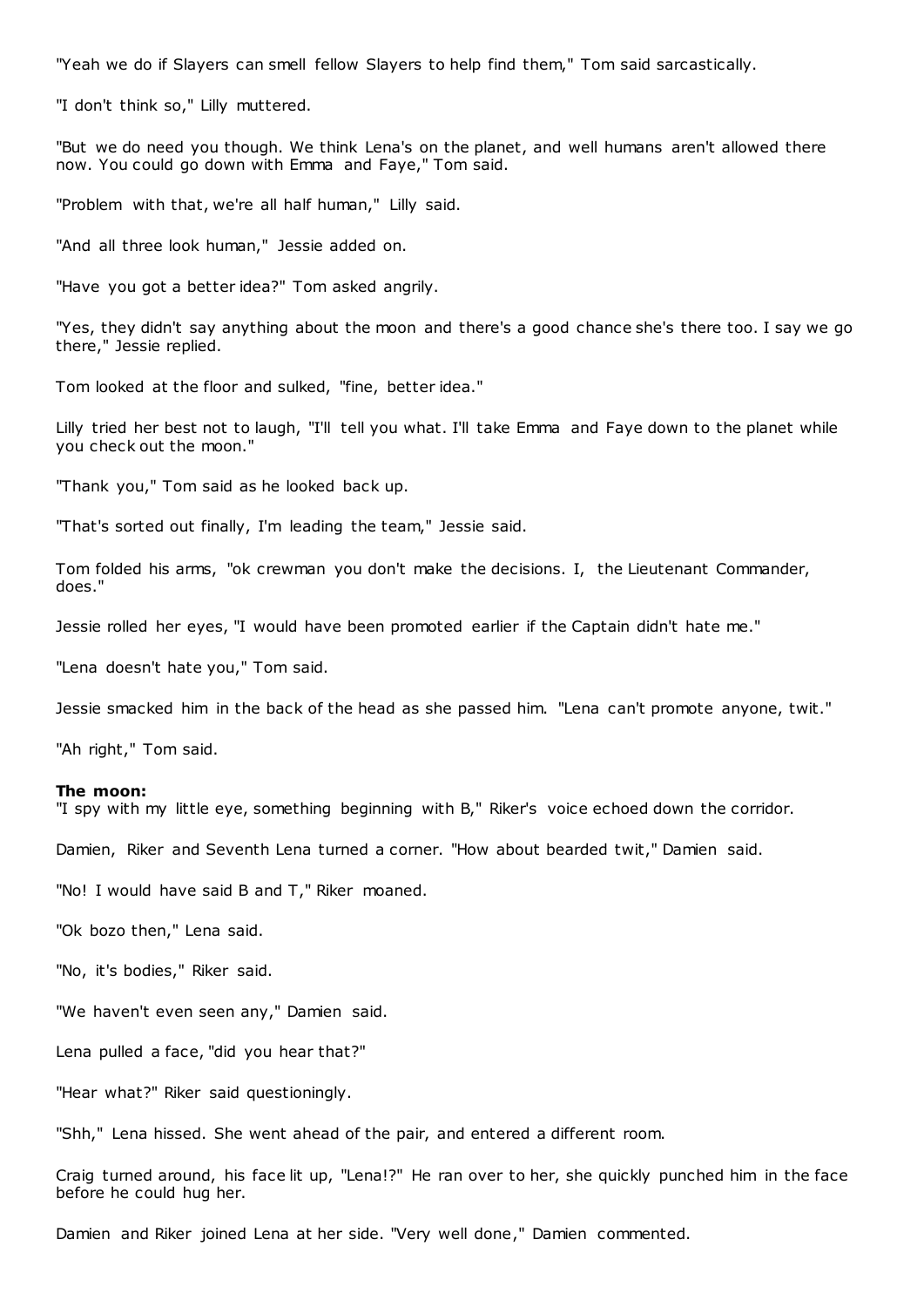Craig backed into James by accident. "That's not Lena, when she means it her punches hurt a lot more than that."

"Duh, I am Lena," Lena muttered.

"Riker, great. Let me guess, that guy who looks like Justin 'Annoying B\*\*\*ard' Timberlake is Damien," James said.

"Well duh, and good name by the way," Damien said.

"Thanks, I thought so," James said.

"Wait, you're Seventh Lena right?" Craig said.

"Good guess," Lena muttered sarcastically.

"I hate to ruin this moment, but shouldn't we be fighting?" Riker asked slowly.

"Actually yes," Damien said. He cleared his throat, "what happened to Iinan?"

"He kinda ran out of time," James replied.

"Damn, I mean, that's great. Where is he?" Damien said.

"Wait, you said damn. Were you the one who helped him with that curse?" Craig asked.

"Where is he?" Lena asked more forcefully.

"Well dead duh. Voyager and Enterprise thought he was me," James replied.

Lena smiled evilly, "meaning he didn't decompose afterwards."

Damien just burst out laughing, "you're Iinan's reincarnate, how funny."

"Yeah tell me about it, that guy can't fight to save his life, literally," James muttered.

"Screw this," Lena grumbled. She turned around and left the room.

#### **Enterprise:**

Jessie, Evil C and Yasmin entered the transporter room. A dark haired, pale skinned girl stood on the transporter pad, she stepped down. "Ah Jessie, long time no see."

"Crap, it is you. I mean hi," Jessie grumbled.

"Ooh, still bitter," Zare teased.

Faye, Emma and Lilly joined the others in the room. "Who's first?" Lilly asked cheerfully.

"Our team, can't stay in this team for very long," Jessie muttered in response. She turned to the others, "let's go."

"Yes, let's all go down to the boring old moon," Yasmin moaned.

Jessie stared blankly, "the last time I was there I got killed, hardly boring."

"Cool, I'm there," Yasmin giggled. She jumped onto the transporter pad, "not that I don't like you, cos I do."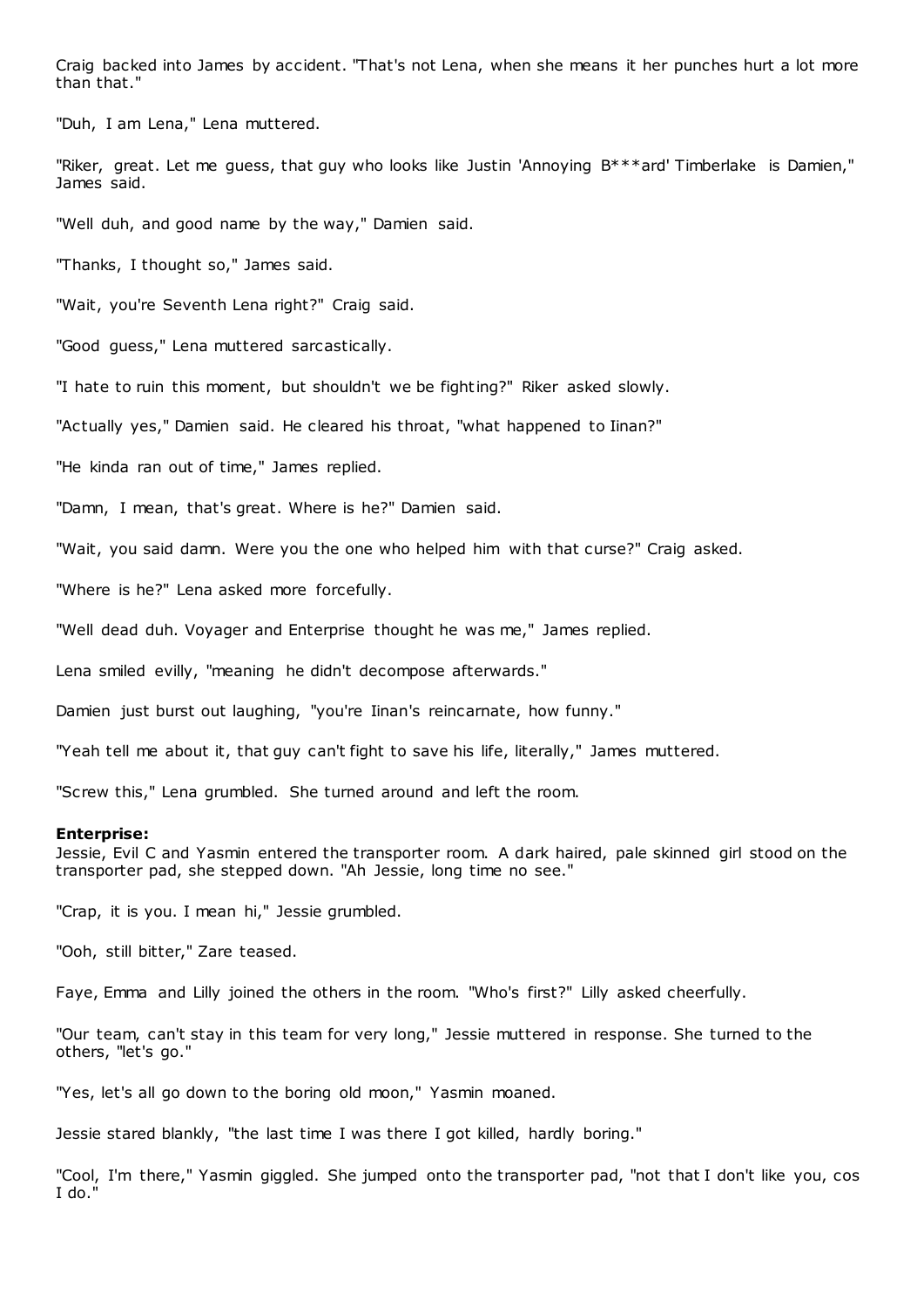"Great," Jessie said. She stepped onto the pad, Evil C and Zare followed. "Why are you coming anyway?"

"Bored, happens a lot," Zare said. The four dematerialised.

"Our turn," Lilly said. She, Emma and Faye stepped onto the pad.

"I hate this, and I hate you," Faye grumbled in Lilly's direction. Emma rolled her eyes just as they all dematerialised.

"Well I kinda wish I was in one of those teams," the unknown crewmember at the controls muttered.

Ronnie ran into the room, he stopped to catch his breath. "Where is Zare and the others?"

"Just beamed them out," the unknown crewmember replied.

"Beam me there," Ronnie ordered.

"Um, yes sir," the unknown crewmember said.

### **The moon:**

"Ok, we really need to make a few things clear here. Iinan is dead, but not dead. Is that what you said?" Craig said questioningly.

"Yes, for the sixtieth time yes!" Damien yelled. He and Riker were now tied up to the wall.

"This is your fault, why didn't you make Lena stay. She could have kicked their arses," Riker moaned.

"I could have danced them to death if I had the chance," Damien muttered.

"Ok, are you going to tell us how Iinan's going to get out of this one?" James asked.

Damien groaned and rolled his eyes, "he needs all your closest friends or family' blood. Only Lena's free to do that anyway, and she's pretty stupid."

"Ok hypothetically, if Lena knew what to do, how many people would she need, and any idea who would be chosen?" Craig asked.

"This is really bad for my evil image, plus I need a yogurt," Damien muttered.

The entire cave shook violently, rocks started falling from the ceiling and one landed on Riker's head. "Owie, no fair," he moaned. Damien laughed but got hit by one too.

"Craig check that out," James ordered.

"Sure, you're the boss now just cos you're stronger, and judging by the look on your face you're going to hit me. I'm gone," Craig muttered. He rushed towards the exit.

"Works everytime. Now can you answer his earlier question for me?" James asked.

Craig reached the entrance to the cave, he gasped in shock at the sight before him. The Delta Flyer was lying in a small crater nearby. Lena was standing next to it, not looking too happy. "So that's what that button does, oh well."

"Lena, is that you you?" Craig asked as he cautiously made his way over to her.

"Er yeah, where have you been anyway?" Lena replied.

"Crypt thing, you?" Craig said.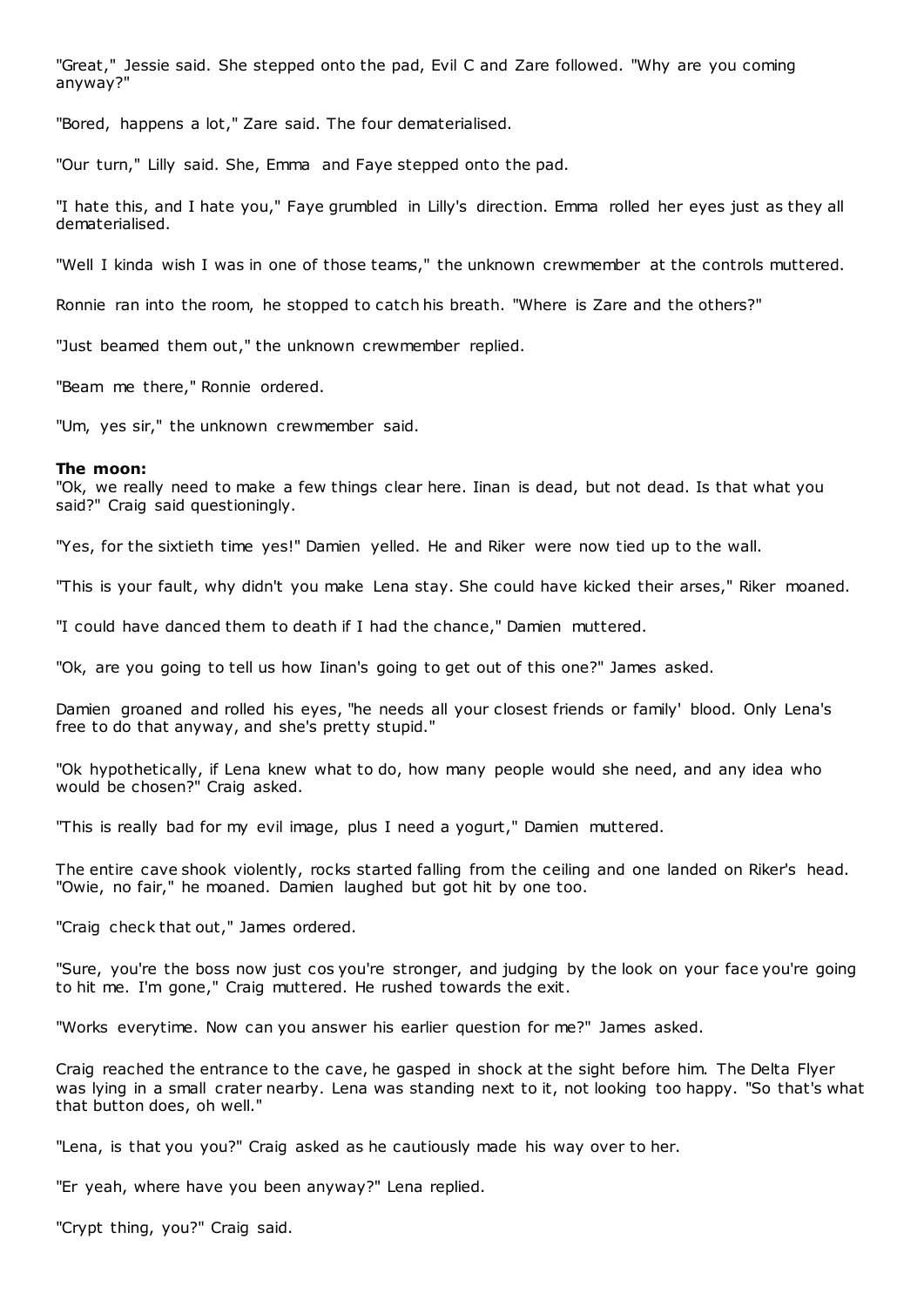"Dead, and seeing the Seventh dimension version of my daughter," Lena said.

"Ah," Craig said.

Jessie, Yasmin, Zare and Evil C appeared in the distance as little dots, ok I'm exaggerating there. "Oh come on, I hate the guy now. He didn't help my brother out well enough and he's dead now," Zare was saying.

"Well you weren't exactly a big help either," Jessie said.

"If this made sense to me I still wouldn't be interested," Yasmin muttered.

Lena and Craig looked their way. "Ah more people, great," Craig said cheerfully.

"What are you guys doing here?" Lena asked. She gave Zare an odd stare, "and who's she?"

"A psycho whore," Jessie replied. Zare glared at her. "And we're here to find James."

"I thought he was in the morgue," Lena said.

"Nope, he's in the cave with Damien and that Riker guy," Craig said.

"Damien's involved now, this just gets more confusing by the minute," Lena grumbled.

"And Iinan can still come back, we have to stop Lena," Craig said.

Lena stared blankly at him, she preceded to headbutt the shuttle's hull.

### **The planet:**

Lilly, Emma and Faye were now busy going down one of the busy streets, nearby the prison. Emma stopped, making the other two girls crash into her.

"Why did you stop?" Faye asked.

Emma pointed towards the prison, "there's Lena." The other two girls followed her point, sure enough Seventh Lena was going into the prison.

"She must be visiting Kiara, let's go," Lilly said. She headed towards the prison, Faye and Emma quickly followed.

### **The morgue:**

Doctor Jones hovered near Iinan's body with a tricorder. "Hmm, that's strange." Suddenly Iinan opened his eyes, Doctor Jones jumped a mile and dropped the tricorder.

Iinan sat up, "so how much for the room and bed doc?"

Doctor Jones backed off towards the door, "um it's free but... um." He tapped his commbadge. "Jones to Bridge, we have a problem."

### **The moon:**

Craig, Lena, Jessie, Yasmin, Ronnie, Zare and Evil C made their way back to where James and the others were. They found James just about to punch Damien, he glanced at the new arrivals. "I wasn't doing anything."

"It's ok, Damien has a punchable face now," Craig said.

"That's Damien?" Lena laughed.

"Laugh now pet, Iinan should be awake by now," Damien sniggered.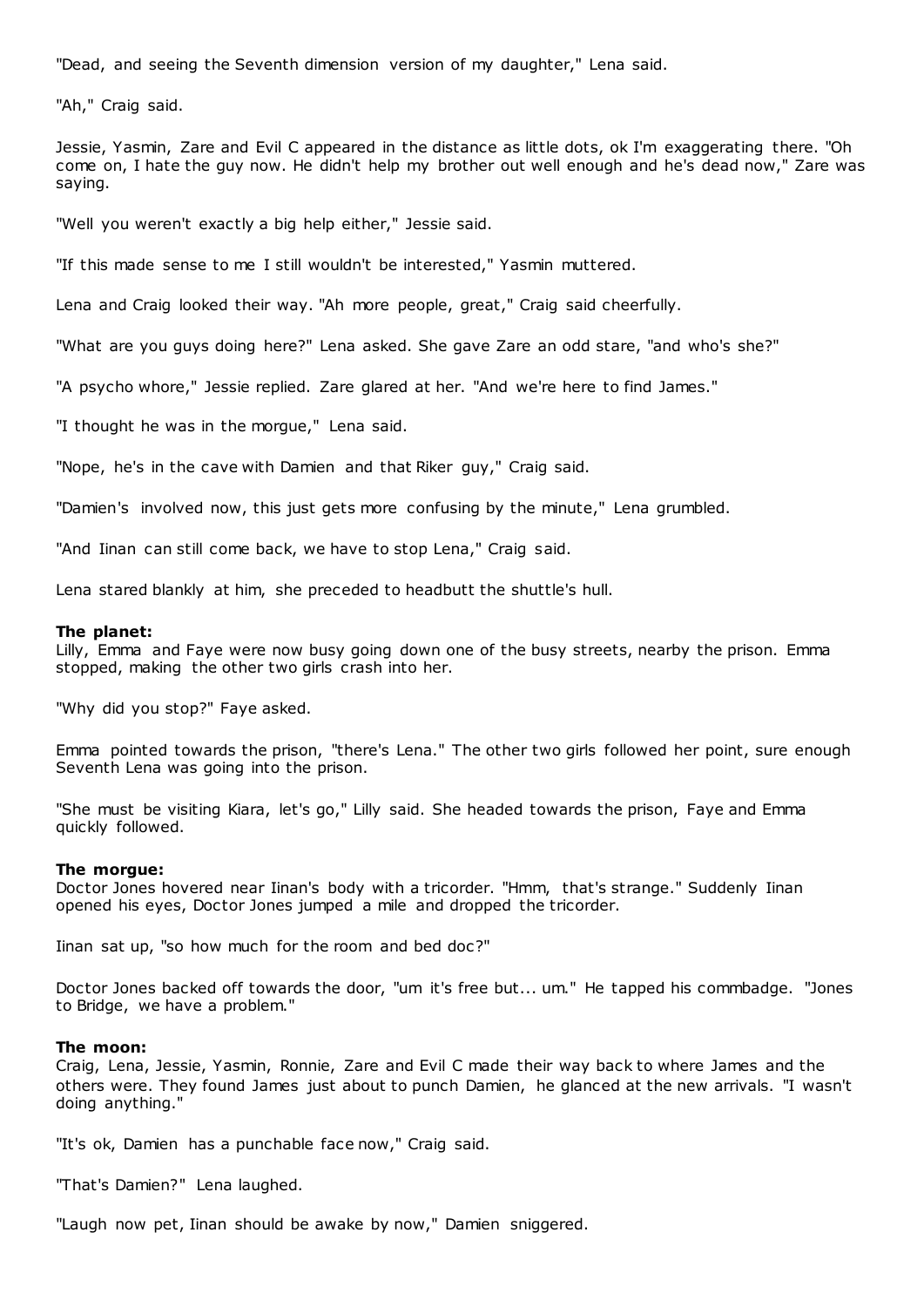"What?" James said. He couldn't hold it back anymore, he punched Damien in the face.

"Ow you moron," Damien groaned.

Jessie went over to him, she punched him too. "Anyone else?"

"Ooh ooh me!" Yasmin yelled, she ran over to Jessie's side.

"Wait, I'll tell," Damien quickly said.

"Aaaaw," Yasmin moaned. Lena patted her on the shoulder.

"I didn't get a chance either," she said. "Spill it Damien."

Damien sighed, "we made changes to the curse so if he didn't get the heart in time, he'd still have a chance. He stays dead for a while, when he wakes up he has another hour to well get the heart."

"Great, he's on Voyager now," Jessie said.

"Yeah but I'm here, no problem," James said.

"No you don't get it, he doesn't need your heart. He'll want Duncan's," Damien said.

Jessie and James glanced at each other, they turned back to Damien and punched him at the same time.

Lena tapped her commbadge, "Janeway to Enterprise."

In: "Paris here, Lena where have you been?"

"Not important. You need to protect Duncan, Iinan's awake and he wants Duncan."

"Why Duncan anyway?" James asked angrily.

Damien looked like he was going to fall unconscious, "something about his last encounter with you guys. Duncan had a key or something, now you have to excuse me, gonna go to sleep."

In: "Duncan's on Voyager, in class."

"Tom!" Jessie yelled.

In: "Ok ok, I'll tell them. Paris out."

"We haven't got time for this. Lena, how's that shuttle?" Jessie asked.

"I kinda broke it," Lena said sheepishly.

Jessie sighed, "screw it, there's only one way."

"One way for what?" James said questioningly.

"Duncan can't defend himself, we need a protecting spell just in case we can't get there in time," Jessie said.

Everyone stared at her. "Great, here we go again," Lena muttered.

#### **Voyager, Classroom 2:**

An unknown crewmember was busy reading through a register. "Duncan Stuart," she called out. She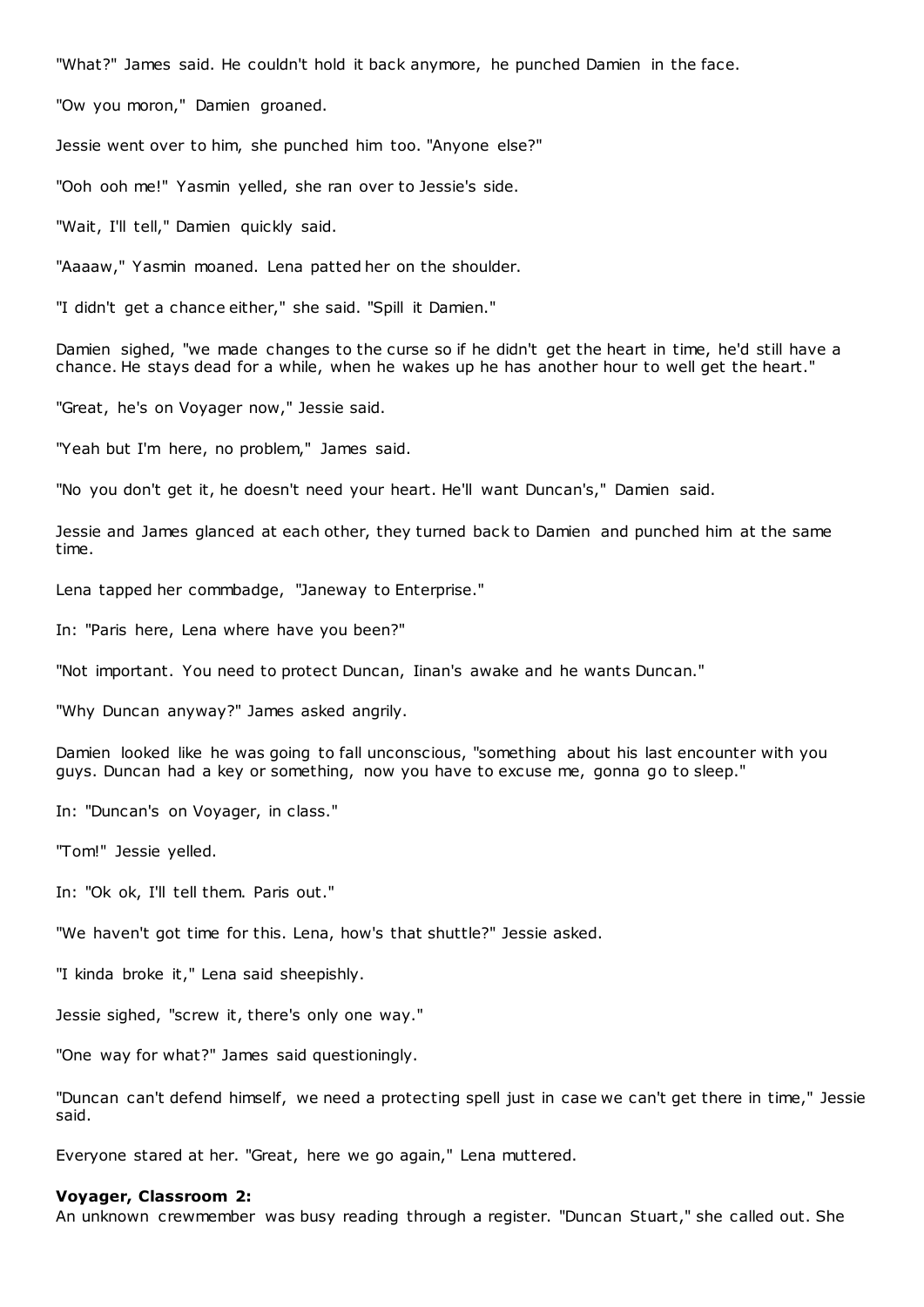didn't get a response so she looked around the room. Duncan was heading for the door. "Mr Stuart, get back here!"

"Aw, so close," Duncan muttered. He shrugged his shoulders before running out.

In: "Paris to Classroom 2, can you beam Duncan to our bridge."

"No cos he just ran out," the teacher muttered.

Meanwhile Duncan had turned a corner and he stopped running. He saw Iinan standing right in front of him. "Oh hi da... oh wait, crap!" He turned around and ran off. Iinan followed him.

#### **The moon:**

"Are you sure about this?" James asked nervously.

"By the time we beam up there it maybe too late," Jessie said. She sat down on the floor, she started to chant.

"Since when did she know a protecting spell?" Yasmin said questioningly.

"She's been studying," James replied, still looking nervous.

### **Voyager:**

Duncan fell onto the ground, he started to glow. Iinan stopped near him looking confused. "Ah crap this ain't good," Duncan muttered.

"No it ain't," Iinan said.

#### **The moon:**

"Is it working?" Yasmin asked.

"Looks like it," Zare replied.

Jessie was also glowing, while still chanting, "balance the power, protect the unprotected." She stopped glowing.

"Cool, can we go now?" Evil C asked.

### **A little while later, Voyager:**

Iinan's eyes widened, he backed off a bit, "just great. This is just great."

Duncan stood back up looking a bit older than he used to, "cool, I'm an adult. I can kick your ass."

"Still a child," Iinan muttered. He stepped forward and hit Duncan across the face.

Duncan hit him right back, he stumbled backwards. He then lunged for him, but he got out of the way. Iinan crashed into the wall. "I love this, so fun," Duncan laughed.

Jessie, James, Lena, and Ronnie arrived on the scene. Zare and Yasmin followed both looking bored, and dragging an unconscious Riker, and Damien by the arms.

"Woah, that's a funny protection spell," Lena muttered.

Jessie and James stared Duncan's way in horror, I think that's the right word. "Oh oops," Jessie stuttered.

"Reverse it, quickly," James stuttered.

"Ok, I'll do that over here," Jessie said. She backed away from the others.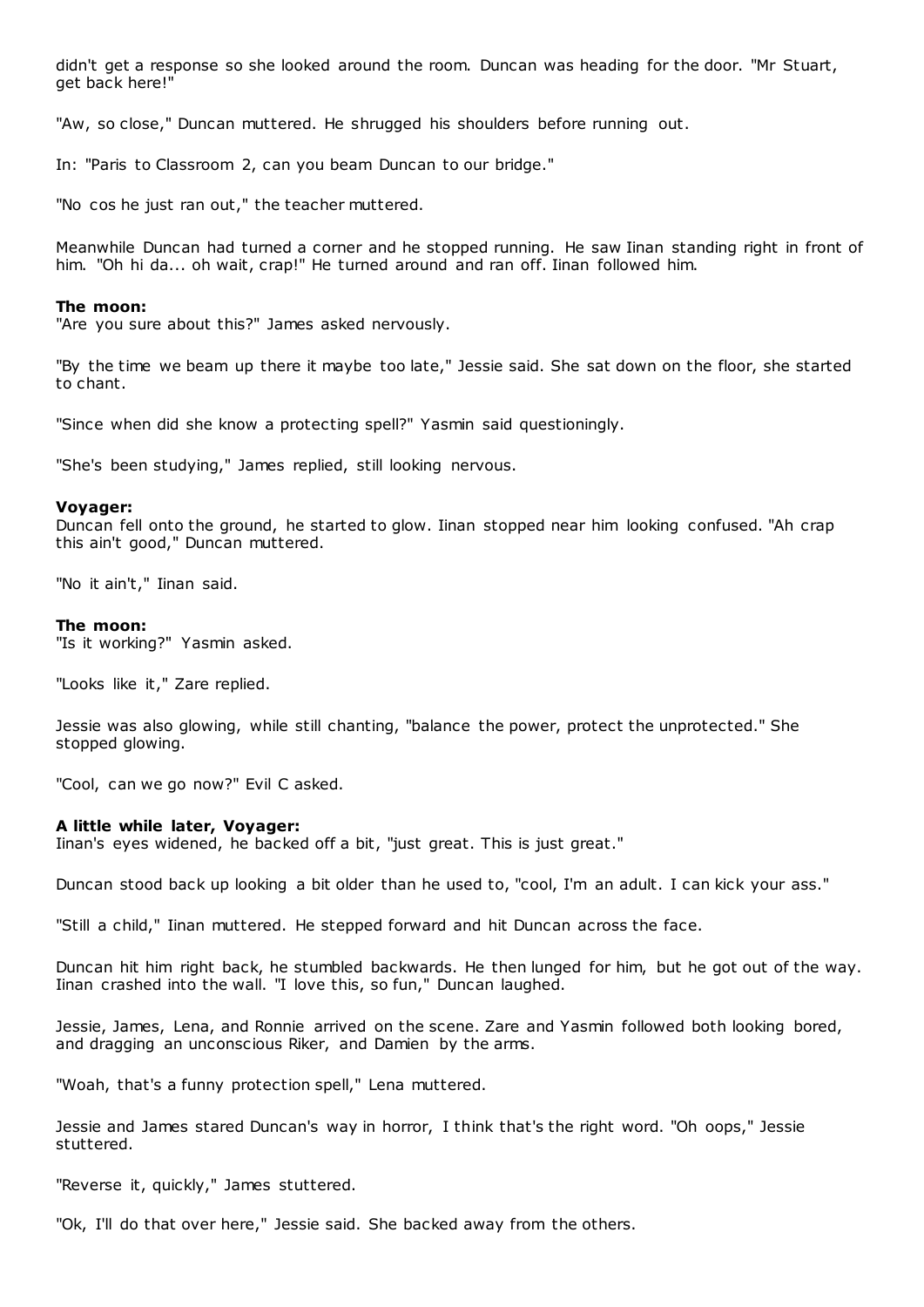"Well Jamesy, we have another thing in common. Kids who look older than they are," Lena commented.

James groaned, "can we just get on with it please?" Lena nodded, when she did she and James went over to Iinan and took over from Duncan. He pouted and walked off.

"Don't we need Justin Poophead awake?" Yasmin asked.

"Yes we do," Ronnie replied.

Zare shrugged, she knelt down and started slapping Damien across the face. "Wake up moron, I touched your face."

Damien woke up, "hey stop that!"

"Whatever, how do we stop this James lookalike?" Zare asked.

"Just cut his head off. He'll go back to his decomposed form and die for good," Damien replied.

"Right, Ron need weapons," Zare said.

"Already on it," Ronnie said. He knelt down and started looking through a bag he brought. He pulled out an axe. Iinan went flying across the corridor and crashed into Ronnie. They both crashed into the wall.

Zare quickly picked up the axe, she chopped off Iinan's head. In a matter of seconds he decomposed to his usual state. Zare dropped the axe, "well that was gross."

Lena shuddered, she quickly turned around, "yep, too true."

Jessie finished chanting again, she and Duncan stopped glowing. Duncan looked at himself, "um mum, I'm still older."

Jessie looked up, she groaned, "great, he looks about seven years old now."

"Try again later, Ronnie needs to get to Sickbay," James said. He pulled Ronnie away from Iinan's corpse. "Zare, what does he have in that bag? Anything heavy?"

Zare peeked into the bag, she brought out a small mallet, "what about this?"

James replied by taking it off her, he used it to smash Iinan's body to lots of bits. Lena shuddered again, she tried not to look. Jessie stood in Duncan's way so he couldn't see either.

"Well that was just cool," Yasmin giggled.

### **Meanwhile, the planet:**

Lilly, Emma and Faye were in the prison, in the neighbouring cell to Seventh Lena and Kiara. "This is just great, it's all your fault Lilly," Faye muttered.

"Was not," Lilly groaned.

"Shut up the both of you, geez," Emma said.

"Just a thought though, we can still beam out of here," Lilly said. Emma and Faye collapsed, they quickly got back up.

"Do it then," Faye said.